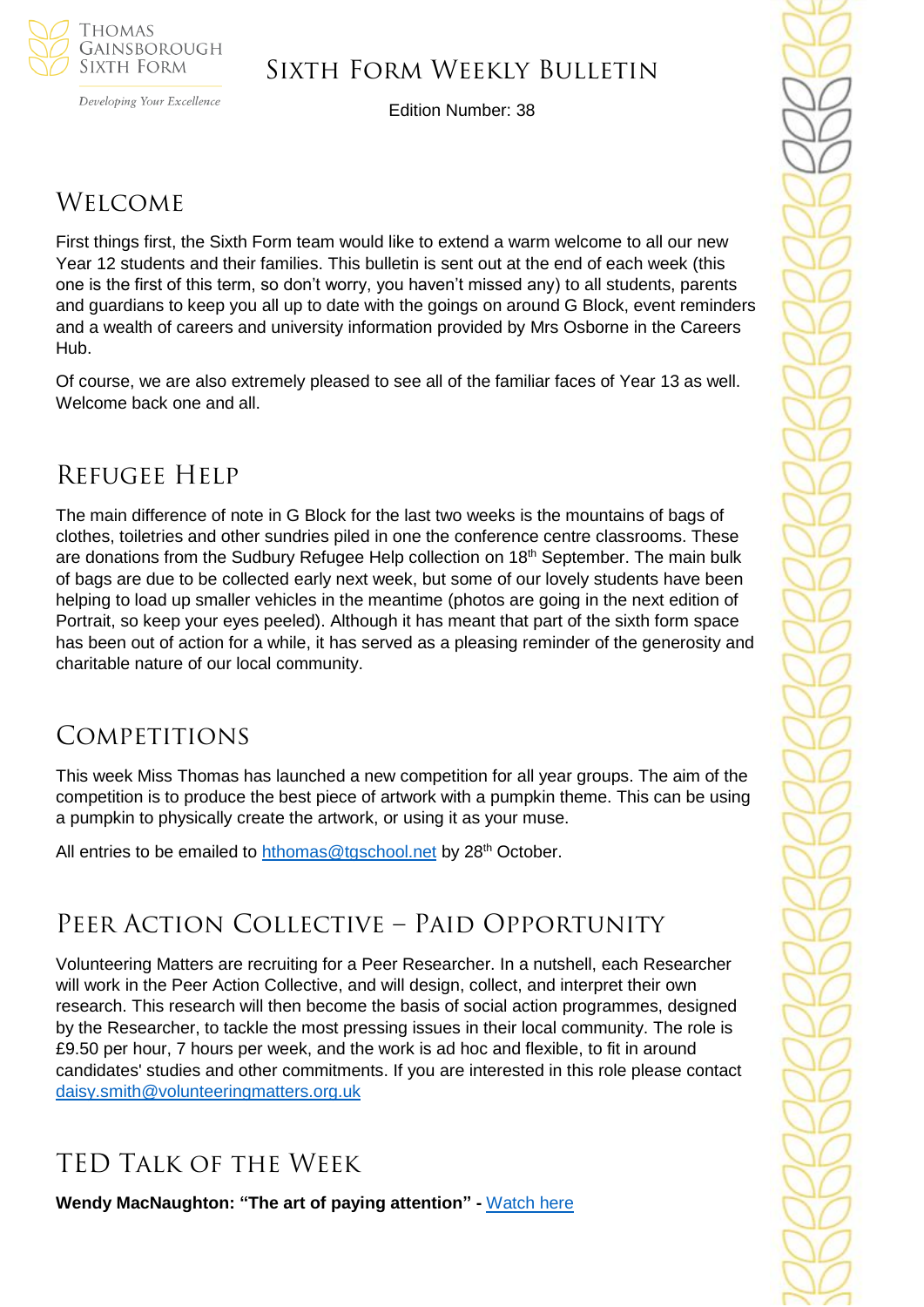

Developing Your Excellence

Edition Number: 38

# Careers Activities in School

## **Employer Workshops**

We are now running employer workshops every fortnight during lunchbreak to introduce students to a wide variety of employers and job opportunities in their sectors. Please encourage your young person to keep an open mind and sign up to the following events through their tutor.

## **Maritime UK – 15th Oct**

Responsible for enabling 95% of the UK's global trade, the maritime world touches every part of our lives. From working at sea, in a port, in the City of London, cleaning the oceans of plastics or designing a superyacht, maritime is big business. With the sector expected to double in size to \$3trn by 2030, Maritime UK needs the next generation of innovators and problem solvers to join the industry and help shape the future. There are several different routes into a maritime career, be it a university degree or apprenticeship.

#### **Tuckwell Group – 4 th Nov**

Discover the varied and exciting opportunities within this growing Agriculture Machinery company for more information see their website [here](https://www.tuckwells.com/tuckwell-careers/)

#### **Birkett Long Solicitors – 19th Nov**

Do you know what a solicitor does? If you are interested in becoming a lawyer in the future, or are curious about what they do please, come along to listen to this employer workshop and hear from a partner at the firm what it is like to work in this diverse and fascinating field.

**PLEASE REMEMBER THAT ALL STUDENTS IN YEAR 12 CAN COME TO THE CAREERS HUB DURING A BREAK AND REGISTER THEIR INTEREST OF WORK EXPERIENCE WITH MS PERKINS (OUR WORK EXPERIENCE CO-ORDINATOR). SHE WILL MATCH STUDENTS UP WITH LOCAL EMPLOYERS AND ARRANGE WORK EXPERIENCE FOR THEM WHEREVER POSSIBLE.** 

**FOR YEAR 13 STUDENTS WHO HAVE MISSED OUT DUE TO COVID, WORK EXPERIENCE CAN BE ARRANGED BUT IT WILL HAVE TO BE DURING THE HOLIDAYS SO AS NOT TO INTERUPT THEIR LEARNING.**

# Careers News

For a full list of companies that offer virtual work experience in a number of different sectors please see the "Careers" page of the school website [here.](https://tgschool.net/careers)

## **Virtual Work Experience - Law Clifford Chance - 26th Oct - 9am - 4pm**

The world's second largest law firm is holding its FIRST EVER free one day Law Virtual Work Experience, looking at all departments, with interactive sessions and workshops with solicitors. Spaces are limited! So, click on the link quickly to book if interested! [http://www.surveykey.com/r/Clifford-Chance](http://www.surveymonkey.com/r/Clifford-Chance)

## **Virtual Work Experience – Allied Healthcare – 7 th Nov (plus others)**

Last year NHS Allied Healthcare Work Experience successfully invited 12,000 students to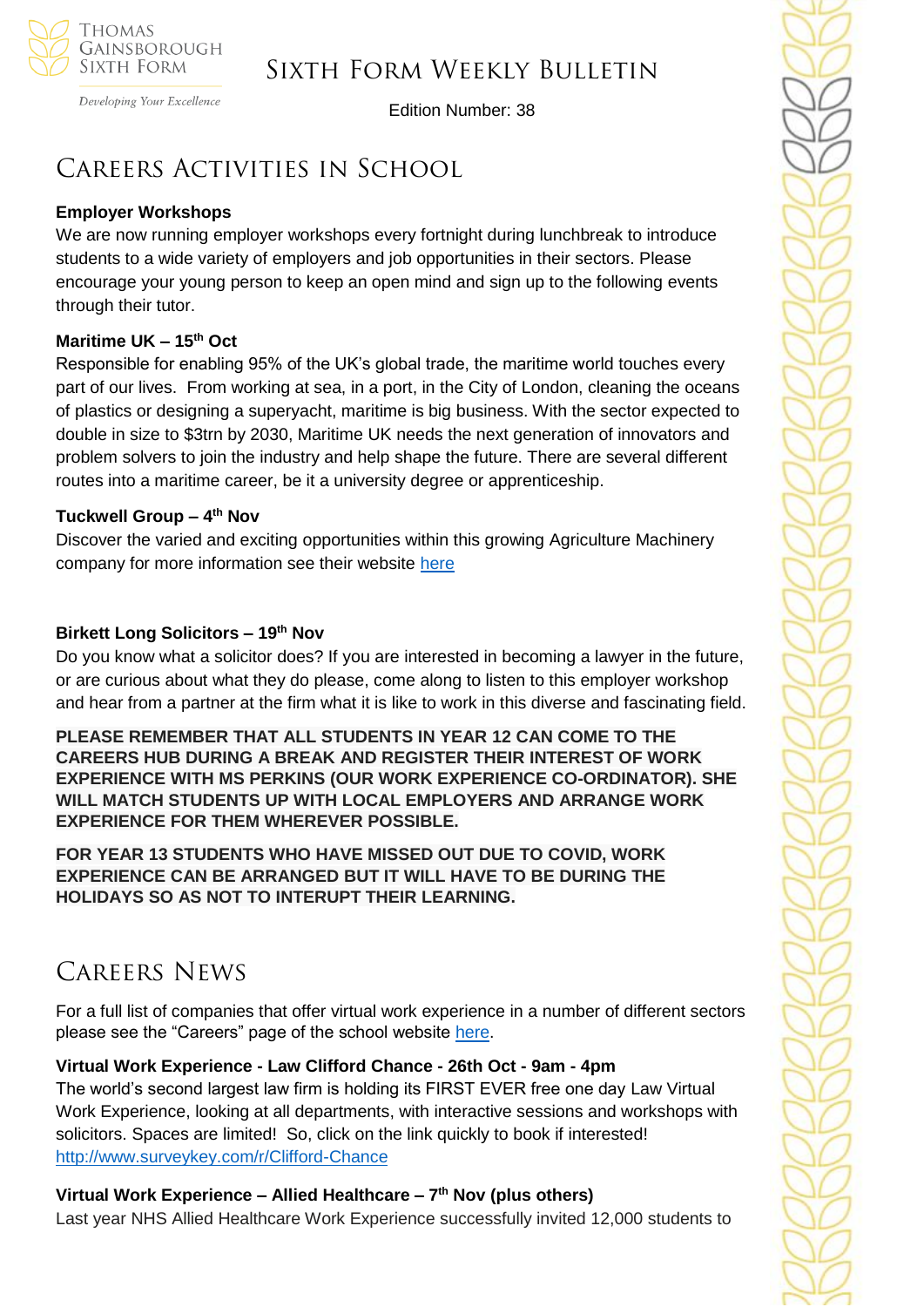

Developing Your Excellence

## Edition Number: 38

participate in the following careers: Nursing, Midwifery, Paramedicine, Physiotherapy, Occupational Therapy, Dietetics, Radiography, Prosthetics and Orthotics, Speech and language therapy and Pharmacy. Applications for this programme are now open again.

Students will follow 2 patients from their initial presentation to recovery and observe the healthcare professionals as they interact with patients and each other. Each work experience day is different and students will be able to build on their knowledge of NHS careers as they see different patient cases and healthcare professionals work in a variety of settings. Each student will receive certificates having participated in the work experience. Those that complete the entire 6-month programme will be awarded with Highly Commended References. Students can register individually through the website link below. Places are £10 a day. [Click here to register](https://alliedhealthmentor.org/nhs-healthcare-careers-virtual-work-experience/)

#### **Virtual National Apprenticeship Show - 10th Nov- 11am - 6pm**

- Apply for Apprenticeship vacancies
- Have LIVE 1-2-1 chats with employers in East Anglia
- Watch live and pre-recorded workshops alongside live Q+A
- Employers taking part include Oxford Biomedica, Aldi, BestWestern Hotels, NHS, JCB, Rolls Royce, Unilever, GCHQ, Secret Intelligence Services MI5+MI6 <https://nascentral.vfairs.com/en/register>

#### **World Skills UK - Spotlight Talks - 13th-14th October**

Bringing together UK's leading employers and apprentices to inspire young people to take up technical careers and apprenticeships.

Talk will focus on digital skills and careers. Research shows that demand from employers for digital skills will continue to grow, so this is a chance to hear from the UK's leading employers and apprentices, streamed directly into the classroom. Hosted in partnership with BCS, The Chartered Institute for IT and will feature inspiring talks from Rolls-Royce, PwC, Mace, AECOM, Everton in the Community. [Click here](https://www.worldskillsuk.org/careers-advice/spotlight-talks-inspiring-careers-excellence/?utm_source=MailChimp&utm_medium=Educator_email&utm_campaign=Spotlight&utm_source=WorldSkills+UK+Newsletter&utm_campaign=dce6a1a6a4-EMAIL_CAMPAIGN_2019_12_10_03_37_COPY_01&utm_medium=email&utm_term=0_844496feda-dce6a1a6a4-146077034) to join.

## **RateMy Apprenticeship – 20th & 21st October**

Featuring 15 of the best apprenticeship employers in the UK, this is your opportunity to:

- **Meet Aldi, Deloitte, Vodafone + more**
- $\%$  Ask any questions you have about apprenticeships
- $\mathbb{Q}$  Get exclusive application advice
- PLUS win prizes!

Spaces are limited, so register NOW to avoid missing out - [Register Here](https://events.ratemyapprenticeship.co.uk/?utm_source=ratemyapprenticeship&utm_medium=referral&utm_content=dashboard)

## **Step into Solicitor Apprenticeships – 2 nd Nov 4.30pm; 17th Nov 4.30pm; 2nd Dec 4.30pm**

To join the programme students must attend all 3 workshops.

SISA is a free programme that provides Year 13 students with expert guidance on how to find a solicitor apprenticeship, put together an outstanding application and ace interviews and assessments**.**

If interested please email Mrs Osborne on [kosborne@tgschool.net7](mailto:kosborne@tgschool.net7)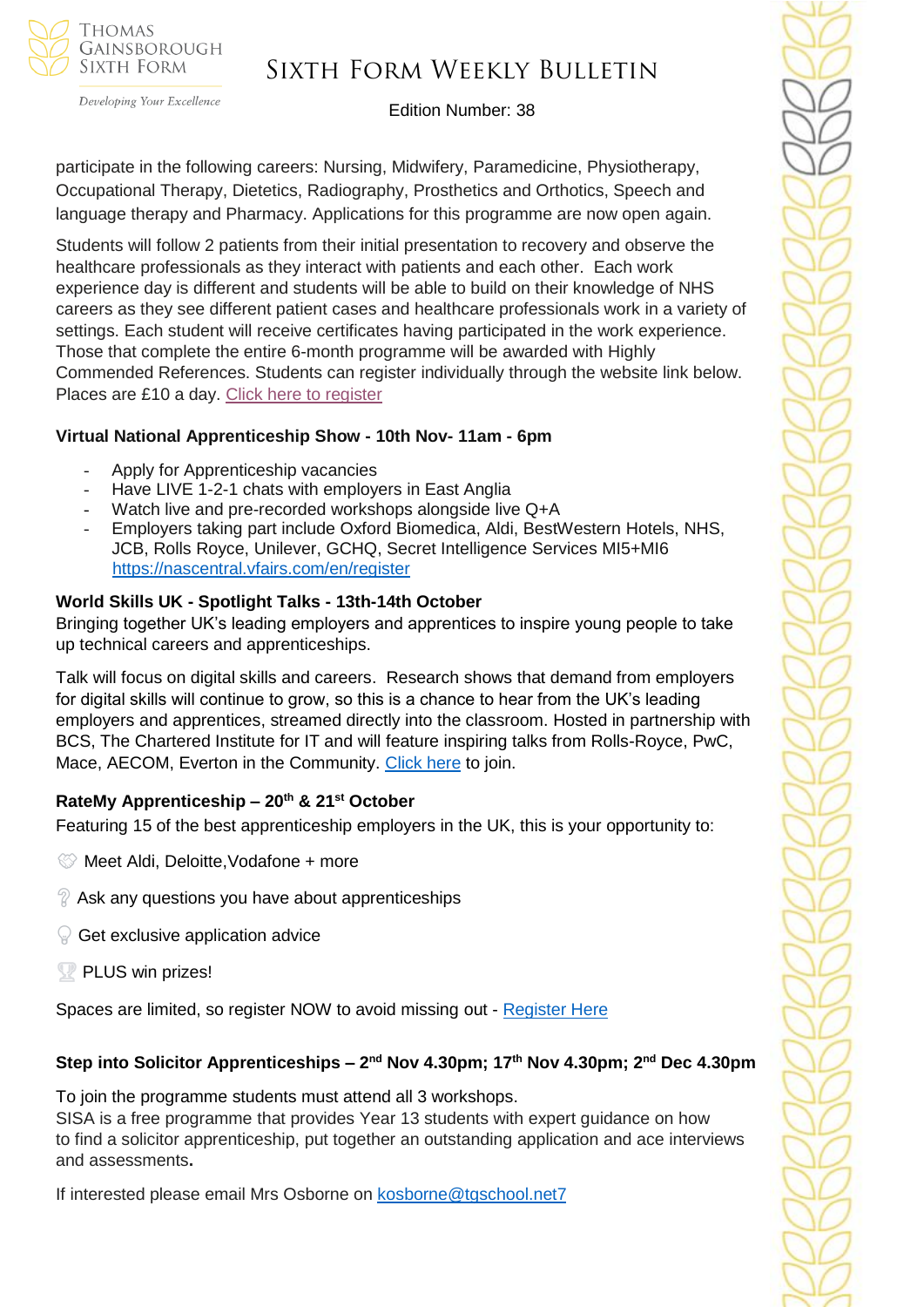

Developing Your Excellence

Edition Number: 38

### **Work Experience Opportunity**

#### **3C Building Control - Are you interested in learning more about a career in Building Control?**

Throughout this VWEX students will discover how Building Control interacts with other service areas within local authorities and wider construction industry. Expect to hear stories about the types of things you can expect to see on site and there will be plenty of opportunities to ask lots of questions! An unmissable experience for anyone interested in a career that makes a real difference in your local community.

Opportunity link: <https://www.s4snextgen.org/Opportunities/View/id/2117> To apply, please go to the [portal.](https://www.s4snextgen.org/)

#### **Insight Day Opportunity**

#### **Hinckley & Bosworth Borough Council - Physical Activity and Mental Health & Wellbeing Insight Day:**

This insight day will help students gain knowledge of the physical activity and mental health awareness initiatives that the borough is implementing. Students will then discuss how they would put together or develop a physical activity programme in helping inactive people to be more active and raise awareness of mental health and wellbeing issues. Opportunity link: [http://www.s4snextgen.org/Opportunities/View/id/1915](https://urlsand.esvalabs.com/?u=http%3A%2F%2Fwww.s4snextgen.org%2FOpportunities%2FView%2Fid%2F1915&e=1680ccf7&h=1329f76a&f=n&p=y) To apply, please go to the [portal.](https://www.s4snextgen.org/)

#### **Discovery Workshop Opportunity**

#### **The Adecco Group - How Employable can you be?**

If you are interested in Personal Development and learning more about how to make yourself more employable in the future. This short Discovery session will support you to learn the key skills and provide you with tools to make yourself more employable in the future. An opportunity to hear from Professionals in the recruitment Industry as well as learn about the industry sector.

Opportunity link: <https://www.s4snextgen.org/Opportunities/View/id/2076> To apply, please click [here.](https://forms.office.com/Pages/ResponsePage.aspx?id=HFqhLo7yMEahv9dFTLRO6zrXm6ITwINPrFy8lSVcl2JUNjRNMUlYVFZUUFRWNVQxV1RLNEVFTjc4VS4u)

#### **Live Access All Areas Opportunity**

We are also excited to now share some of our placements for our **Access All Areas Campaign**. Starting from October we are providing placements specifically designed for students with Additional Learning Needs/Special Educational Needs. For more information regarding our Access All Areas campaign please click [here.](http://www.access-all-areas.co.uk/)

#### **Cambridge University Press - Would you like to be a publisher for five weeks?**

Cambridge University Press & Assessment invites you to join their schools publishing team and gain hands-on experience of creating a customer persona, designing a campaign and planning social media.

Opportunity link: [www.s4snextgen.org/Opportunities/View/id/2049](https://urlsand.esvalabs.com/?u=http%3A%2F%2Fwww.s4snextgen.org%2FOpportunities%2FView%2Fid%2F2049&e=1680ccf7&h=1efb2038&f=n&p=y) To apply, please click [here.](https://forms.office.com/Pages/DesignPage.aspx#FormId=HFqhLo7yMEahv9dFTLRO6-YMFiv_i6REsxgjqsM-7WVUNk4zWFdST1Q0QlNHU0gxR0dFVzhFVFdaMS4u&Token=9bad9f12e65d46d18da337f7ad1b6734)

#### **Pearson Business School on campus Taster Day – 9 th Oct – 10am – 12.30pm**

We'd love to invite your post-16 students to our On-campus Undergraduate Taster Day on Saturday 9th October as a perfect introduction to our Business subjects including Management, Marketing, Finance and Entrepreneurship (please read the health and safety information before booking). [Book here.](https://www.pearsoncollegelondon.ac.uk/pearson-business-school/visit-us/events/undergraduate-taster-days.html?utm_source=unitasterdays&utm_medium=email)

# University News

**Net Sixth Form –** Read the bulletin [here.](https://us5.campaign-archive.com/?u=8dedc07ce580600fe618f38c3&id=6de5dd8437&e=51b5a4fd55)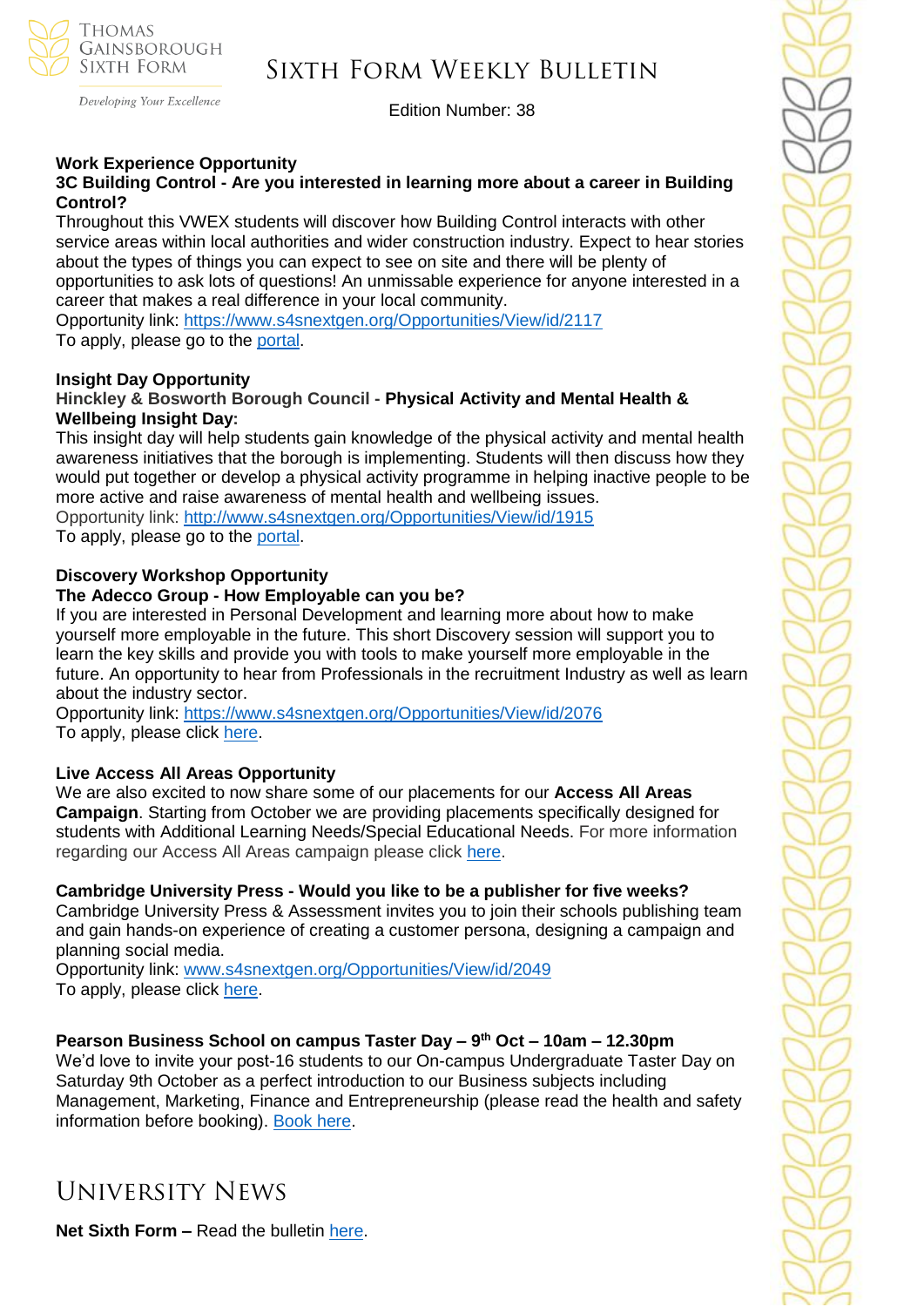

#### Developing Your Excellence

# Sixth Form Weekly Bulletin

Edition Number: 38

#### **Virtual UK Higher Education Expo – 24th Nov – 11am – 6pm**

Universities taking part include – Newcastle, Cardiff, Swansea, Lincoln Plymouth, Reading, Surrey, Staffordshire, Portsmouth and University for the Creative Arts. Register [here](https://schools.tecl.co.uk/educationcompany5lz/lz.aspx?p1=M8IDU2MTI3MDk0UzQ2NjE6RDIxQTA4NTgzOUYwRDVFMjM2MzFDQjQyNjdBMTVBREQ%3d-&CC=&w=7191) now!

### **University Degrees at West Suffolk College**

West Suffolk College is hooking up with the University of East Anglia to offer NEW degree courses in Art, Counselling, Early Childhood studies, English & History, a range of Engineering courses, Graphics, Art and Social Sciences, the majority of which are accredited by UEA.

Find out more on the West Suffolk website - <https://www.wsc.ac.uk/4>

#### **Taster Lectures:**

#### **Psychology – 13th Oct, 6pm.**

Hear about recent research in psychology including Resilience: Why it matters (Dr Ilham Sebah) and Foreign accents: lessons from animals about culture and learning from others (Dr Robert Lachlan). [CLICK](https://netsxithform.us5.list-manage.com/track/click?u=8dedc07ce580600fe618f38c3&id=14e46add33&e=51b5a4fd55) HERE

## **UEA/Glasgow – Oct 4th - 16:15 - 17:15 Psychology**

University Module Insights - Find out [more](https://channeltalent.us10.list-manage.com/track/click?u=145837fa6843e0c349598322a&id=ff4db5bcbc&e=155232616c) » Combining two mini lectures, including Dr Martin Doherty exploring perception by looking at illusions and a talk from Dr Heather Cleland Woods who specialises in the link between brain and behaviour, and will go on to share how undergraduate students engage with the academic content of modules. For a full list of taster lectures at UEA - [CLICK HERE](https://www.uea.ac.uk/study/information-for/young-people/subject-taster-sessions)

## **University of Sheffield - Oct 5th - 16:15 - 17:15**

Immigration/Migration – Interdisciplinary University Perspectives & Debate - Sheffield (Geography) & Kent (Social Policy) (KS4 & KS5) Find out [more](https://channeltalent.us10.list-manage.com/track/click?u=145837fa6843e0c349598322a&id=a82a0ee086&e=ba0e9a2959) »

#### **University of Warwick – Oct 11th – 15:35 - 16:20**

Modern Languages: Linking Language, Culture & Identity - Tutorial - Warwick (KS5) [Find out](https://channeltalent.us10.list-manage.com/track/click?u=145837fa6843e0c349598322a&id=d118a79c7d&e=ba0e9a2959)  [more »](https://channeltalent.us10.list-manage.com/track/click?u=145837fa6843e0c349598322a&id=d118a79c7d&e=ba0e9a2959)

## **Russell Group Virtual Fair** *(on demand only)*

With all 24 members of the Russell Group and Student Finance England. The event features 13 vital webinars including Accessing Russell Group Universities, Applying to Study Medicine, Veterinary Sciences and Dentistry, and a special Parents' Talk to help those supporting students as they apply to Russell Group Universities.

#### **All webinars will be recorded and available to stream on demand until 13th October.**

## **Russell Group Online Event – 20th Oct – 12pm – 6pm**

Students will have the chance to interact and engage with a very wide variety of universities, colleges and apprenticeship providers across the country, all from the comfort of their own laptop. With a series of live webinars throughout the event, and the chance to Live Chat with exhibitors on the day, students can gain a valuable insight into their next steps after sixth form. Students and teachers can **sign up for this [event](https://ukunisearch.vfairs.com/)** now.

#### **Russell Group Bursaries**

Take a look at our [bursary directory](https://www.advancingaccess.ac.uk/2/content/24/resources/137/login) for quick and easy navigation of student funding opportunities. Simply scroll down the list to find out which bursaries and scholarships are available for undergraduates at each of the Russell Group universities. For each bursary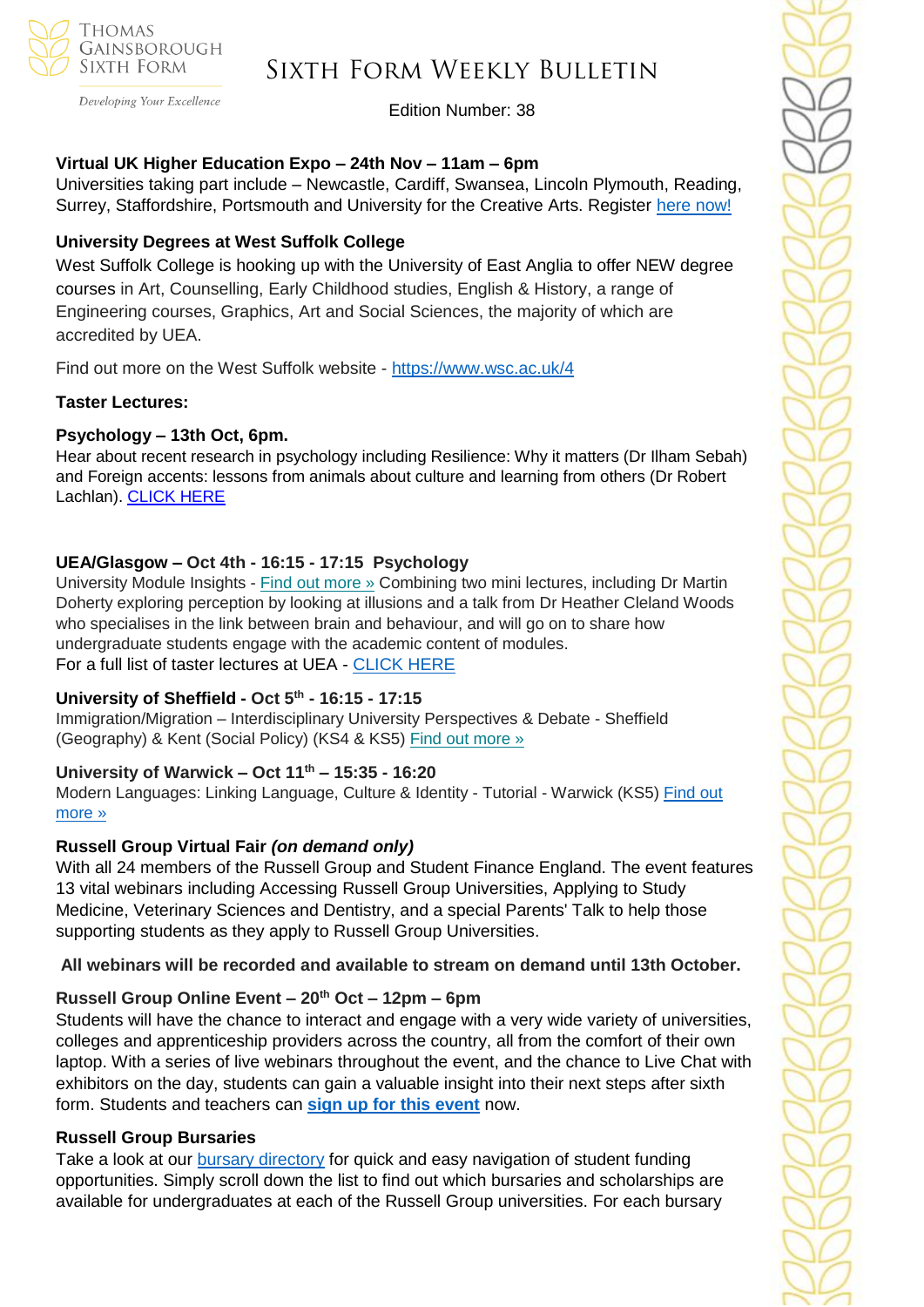

Developing Your Excellence

## Edition Number: 38

there are links to further details and we also have a list of general bursaries and scholarships as well as university-specific ones.

#### **Channel Talent Online Events**

The sessions, many of which include two or more universities, aim to be dynamic and highly participative, encouraging everyone to engage and shape the session but in a way that they are comfortable with. A small number of sessions will be recorded but most will focus on the live, participatory nature of the event which is where we see the greatest value. Here are some of the events coming up:

- **October 4 @ 16:15 - 17:15** Psychology University Module Insights UEA & Glasgow (KS5) **[Find out more »](https://channeltalent.us10.list-manage.com/track/click?u=145837fa6843e0c349598322a&id=d9f718d410&e=ba0e9a2959)**
- **October 5 @ 16:15 - 17:15** Immigration/Migration Interdisciplinary University Perspectives & Debate - Sheffield (Geography) & 1 Uni TBC (KS4 & KS5) **[Find](https://channeltalent.us10.list-manage.com/track/click?u=145837fa6843e0c349598322a&id=6aa59d1730&e=ba0e9a2959) out [more](https://channeltalent.us10.list-manage.com/track/click?u=145837fa6843e0c349598322a&id=6aa59d1730&e=ba0e9a2959) »**
- **October 6 @ 14:15 - 15:15** Architecture University Module Insights 2 Unis TBC (KS5) **[Find out more »](https://www.channeltalent.co.uk/event/right4me-architecture-insights-into-university-modules-the-learning-experience/)**
- **October 11 @ 15:35 - 16:20** Modern Languages: Linking Language, Culture & Identity - Tutorial - Warwick (KS5) **[Find out more »](https://channeltalent.us10.list-manage.com/track/click?u=145837fa6843e0c349598322a&id=0212074b4d&e=ba0e9a2959)**
- **October 11 @ 16:45 - 17:30** Mathematics: The Nature & Applications of Complex Numbers - Tutorial - UEA (KS5) **[Find out more »](https://channeltalent.us10.list-manage.com/track/click?u=145837fa6843e0c349598322a&id=976c70db52&e=ba0e9a2959)**
- **October 12 @ 16:15 - 17:15** General Engineering University Module Insights Sheffield & UEA (KS5) **[Find out more »](https://channeltalent.us10.list-manage.com/track/click?u=145837fa6843e0c349598322a&id=ecbba30c1d&e=ba0e9a2959)**
- **October 18 @ 15:35 - 16:20** Biology: Causes & Tackling Antibiotic Resistance Tutorial - UEA (KS5) **[Find out more »](https://channeltalent.us10.list-manage.com/track/click?u=145837fa6843e0c349598322a&id=e35f432a76&e=ba0e9a2959)**
- **October 19 @ 16:15 - 17:15** Social Policy University Module Insights 2 Unis TBC (KS5) **[Find out more »](https://www.channeltalent.co.uk/event/right4me-social-policy-insights-into-university-modules-the-learning-experience/)**
- **October 20 @ 14:15 - 15:15** Politics University Module Insights UEA & Goldsmiths (KS5) **[Find out more »](https://www.channeltalent.co.uk/event/right4me-politics-insights-into-university-modules-the-learning-experience/)**
- **October 20 @ 12:00 - 13:00** History: Why Did Germans Vote for Hitler? Goldsmiths (KS5) **Find out [more](https://channeltalent.us10.list-manage.com/track/click?u=145837fa6843e0c349598322a&id=01dc8770d8&e=ba0e9a2959) »**
- **October 21 @ 12:00 - 13:00** Society for Natural Sciences: Medical Imaging & Studying Natural Sciences (KS5) **[Find out more »](https://channeltalent.us10.list-manage.com/track/click?u=145837fa6843e0c349598322a&id=4827a33b39&e=ba0e9a2959)**

## **Speakers for Schools Live Broadcasts**

**Picture Editor Panel Event with IntoFilm: Christopher Chow, Film and TV Editor, Bridgette Williams, TV comedy editor, Harfun Li, Television Editor, Ruth Antoine, 1st Assistant Editor, Juanita Apanari, Edit Assistant - Tues 5 th October 10-11am** We are excited to bring you another panel event with IntoFilm! This time we will be speaking to our panel of Picture Editors led by Christopher Chow whose latest work includes the bestselling interactive film, The Complex, BBC's Casualty and Sky's Little Darlings. This is a great opportunity to learn about Film Editing and have your questions answered by our panel! Click [here](https://forms.office.com/r/9MxD1ef96g) to register